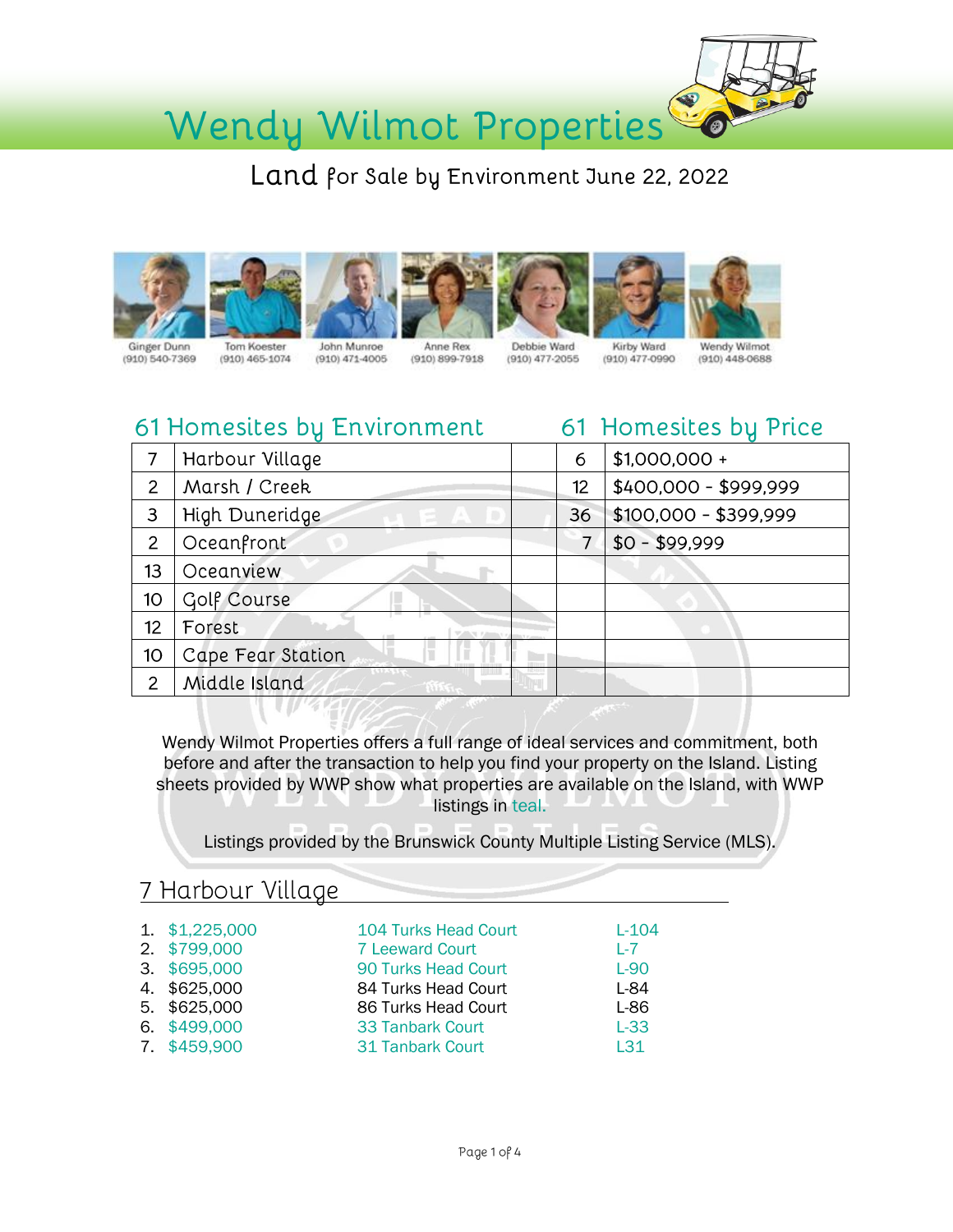

# Land for Sale by Environment June 22, 2022

| 2 Marsh / Creek                                                                                                                                                   |                                                                                                                                                                                                                                      |                                                                                               |  |  |  |
|-------------------------------------------------------------------------------------------------------------------------------------------------------------------|--------------------------------------------------------------------------------------------------------------------------------------------------------------------------------------------------------------------------------------|-----------------------------------------------------------------------------------------------|--|--|--|
| 1. \$395,000<br>\$299,000<br>2.                                                                                                                                   | 8 Bufflehead Court<br>1 Stede Bonnet Close                                                                                                                                                                                           | $L-25$<br>$L-1$                                                                               |  |  |  |
| 3 High Duneridge - Ocean                                                                                                                                          |                                                                                                                                                                                                                                      |                                                                                               |  |  |  |
| \$4,950,000<br>1.<br>\$3,000,000<br>2.<br>3. \$2,795,000                                                                                                          | 702 Shoals Watch Way<br>6 Thistle Ridge<br>7 Thistle Ridge                                                                                                                                                                           | L-3230R<br>L-2572<br>$L-2574$                                                                 |  |  |  |
| 2 Oceanfront                                                                                                                                                      |                                                                                                                                                                                                                                      |                                                                                               |  |  |  |
| Oceanfront - West Beach                                                                                                                                           |                                                                                                                                                                                                                                      |                                                                                               |  |  |  |
| Oceanfront - South Beach<br>1. \$1,895,000<br>2. \$749,000                                                                                                        | 12 Coquina Trail<br><b>24 Starrush Trail</b>                                                                                                                                                                                         | L-2024<br>$L-1329$                                                                            |  |  |  |
| Oceanfront - East Beach                                                                                                                                           |                                                                                                                                                                                                                                      |                                                                                               |  |  |  |
| 13 Oceanview                                                                                                                                                      |                                                                                                                                                                                                                                      |                                                                                               |  |  |  |
| Oceanview - West Beach                                                                                                                                            |                                                                                                                                                                                                                                      |                                                                                               |  |  |  |
| \$465,000<br>1.<br>\$295,000<br>2.<br>3.<br>\$150,000                                                                                                             | 108 W. Bald Head Wynd<br>$\Box$ $\Box$ 205 W. Bald Head Wynd<br>110 W. Bald Head Wynd                                                                                                                                                | L-1209<br>$L-126$<br>L-1210                                                                   |  |  |  |
| Oceanview - South Beach                                                                                                                                           |                                                                                                                                                                                                                                      |                                                                                               |  |  |  |
| \$595,000<br>4.<br>\$500,000<br>5.<br>6.<br>\$425,000<br>\$375,000<br>7.<br>8.<br>\$350,000<br>\$350,000<br>9.<br>10. \$350,000<br>11. \$340,000<br>12. \$299,000 | 3 Wild Bean Court<br>21 Black Skimmer Trail<br>26 Black Skimmer Trail<br>22 Black Skimmer Trail<br>23 Mourning Warbler Trail<br>14 Mourning Warbler Trail<br>7 Snowy Egret Trail<br>8 Snowy Egret Trail<br>30 Mourning Warbler Trail | $L-2523$<br>$L-651$<br>$L-22$<br>$L-158$<br>L-660<br>$L-202$<br>$L-166$<br>$L-163$<br>$L-195$ |  |  |  |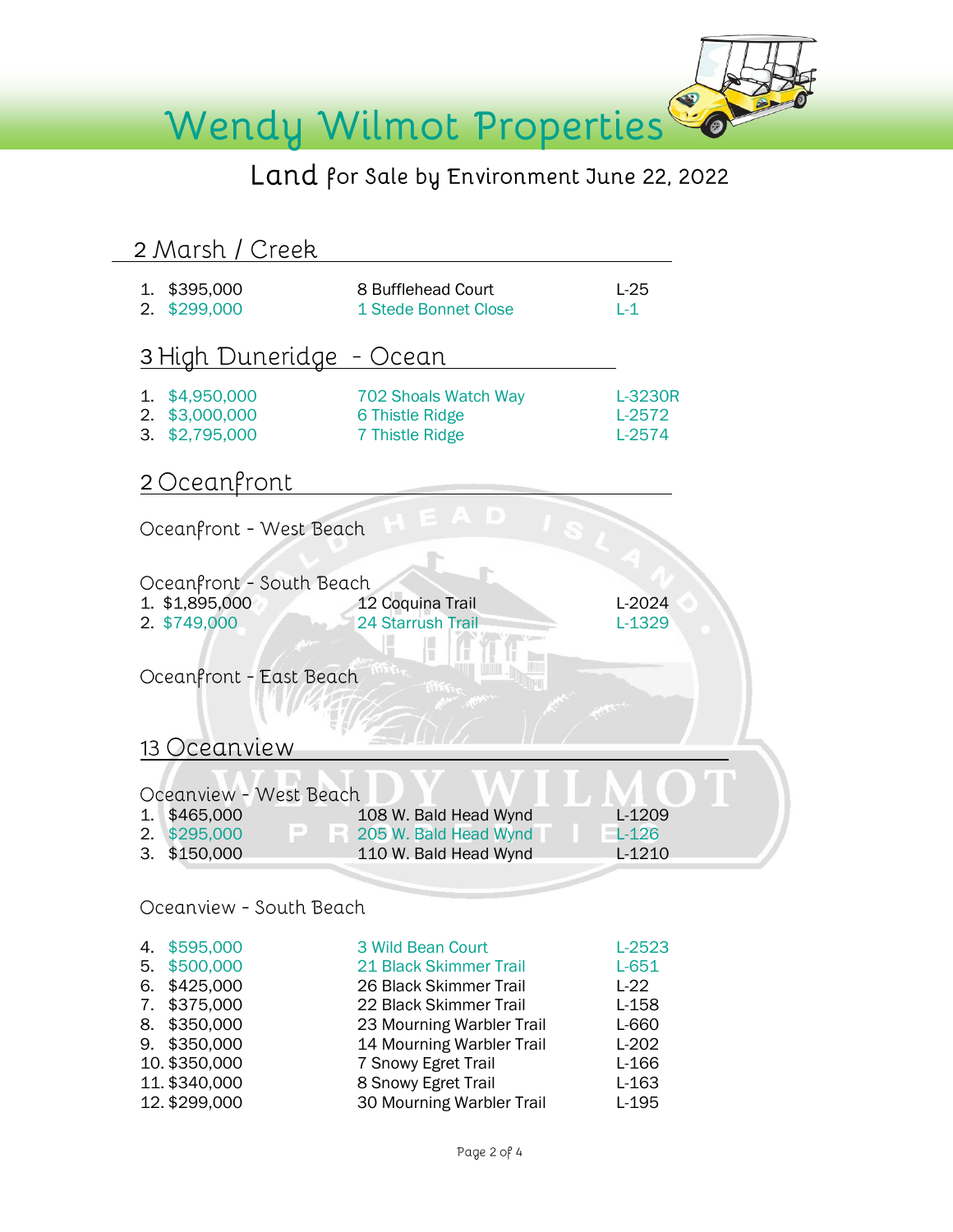

# Land for Sale by Environment June 22, 2022

13. \$275,000 7 Waterthrush Court L-145A

## 10 Golf Course

Golf Course - Oceanview Golf Course - Forest

| 1.<br>2.<br>3.<br>4.<br>5.<br>6.<br>7.<br>8. | \$325,000<br>\$275,000<br>\$199,000<br>\$179,000<br>\$125,000<br>\$125,000<br>\$125,000<br>\$109,000<br>9. \$105,000<br>10. \$93,000 | 18 Captain Charlies Court<br>113 W. Bald Head Wynd<br><b>16 Spikerush Court</b><br>26 Horsemint Trail<br>2 Gunnery Court<br>114 Stede Bonnet Wynd<br>44 Fort Holmes Trail<br>46 Nightshade Court<br>15 Dogwood Trail<br>208 N. Bald Head Wynd | $L-2$<br>$L-3$<br>$L-602$<br>$L-629$<br>$L-730$<br>$L-747$<br>$L-355$<br>$L-767$<br>L-849<br>L-839 |
|----------------------------------------------|--------------------------------------------------------------------------------------------------------------------------------------|-----------------------------------------------------------------------------------------------------------------------------------------------------------------------------------------------------------------------------------------------|----------------------------------------------------------------------------------------------------|
|                                              | 12 Forest                                                                                                                            |                                                                                                                                                                                                                                               |                                                                                                    |
|                                              |                                                                                                                                      | 26 Cedar Court                                                                                                                                                                                                                                | $L-26$                                                                                             |
| 1.<br>2.                                     | \$250,000<br>\$229,000                                                                                                               |                                                                                                                                                                                                                                               | $L-14$                                                                                             |
| 3.1                                          | \$119,000                                                                                                                            | 9 Partridge Berry Court<br>55 Dowitcher Trail                                                                                                                                                                                                 | L-320                                                                                              |
| 4.                                           | \$109,900                                                                                                                            | 14 Live Oak Trail                                                                                                                                                                                                                             | L-389                                                                                              |
|                                              | \$109,000<br>$\Rightarrow$                                                                                                           |                                                                                                                                                                                                                                               | $L-8$                                                                                              |
| 5.                                           | E<br>\$100,000                                                                                                                       | 2 Widgeon Court                                                                                                                                                                                                                               | $L-500$                                                                                            |
| 6.<br>7.                                     | \$95,000                                                                                                                             | <b>6 Painted Bunting Court</b><br>5 Live Oak Trail                                                                                                                                                                                            | L-825                                                                                              |
|                                              | \$95,000                                                                                                                             | 9 Musket Court                                                                                                                                                                                                                                | L-345                                                                                              |
| 8.                                           |                                                                                                                                      |                                                                                                                                                                                                                                               |                                                                                                    |
| 9.                                           | \$95,000                                                                                                                             | 121 Edward Teach Wynd                                                                                                                                                                                                                         | L-469                                                                                              |
|                                              | 10. \$85,000                                                                                                                         | 3 Live Oak Trail                                                                                                                                                                                                                              | L-826                                                                                              |
|                                              | 11. \$75,000                                                                                                                         | 9 Poor Mans Pepper Trail                                                                                                                                                                                                                      | $L-541$                                                                                            |
|                                              | 12. \$75,000                                                                                                                         | 9 Red Cedar Trail                                                                                                                                                                                                                             | L-926                                                                                              |

#### 10 Cape Fear Station

Cape Fear Station -Shear Zone

Cape Fear Station -Ocean Front